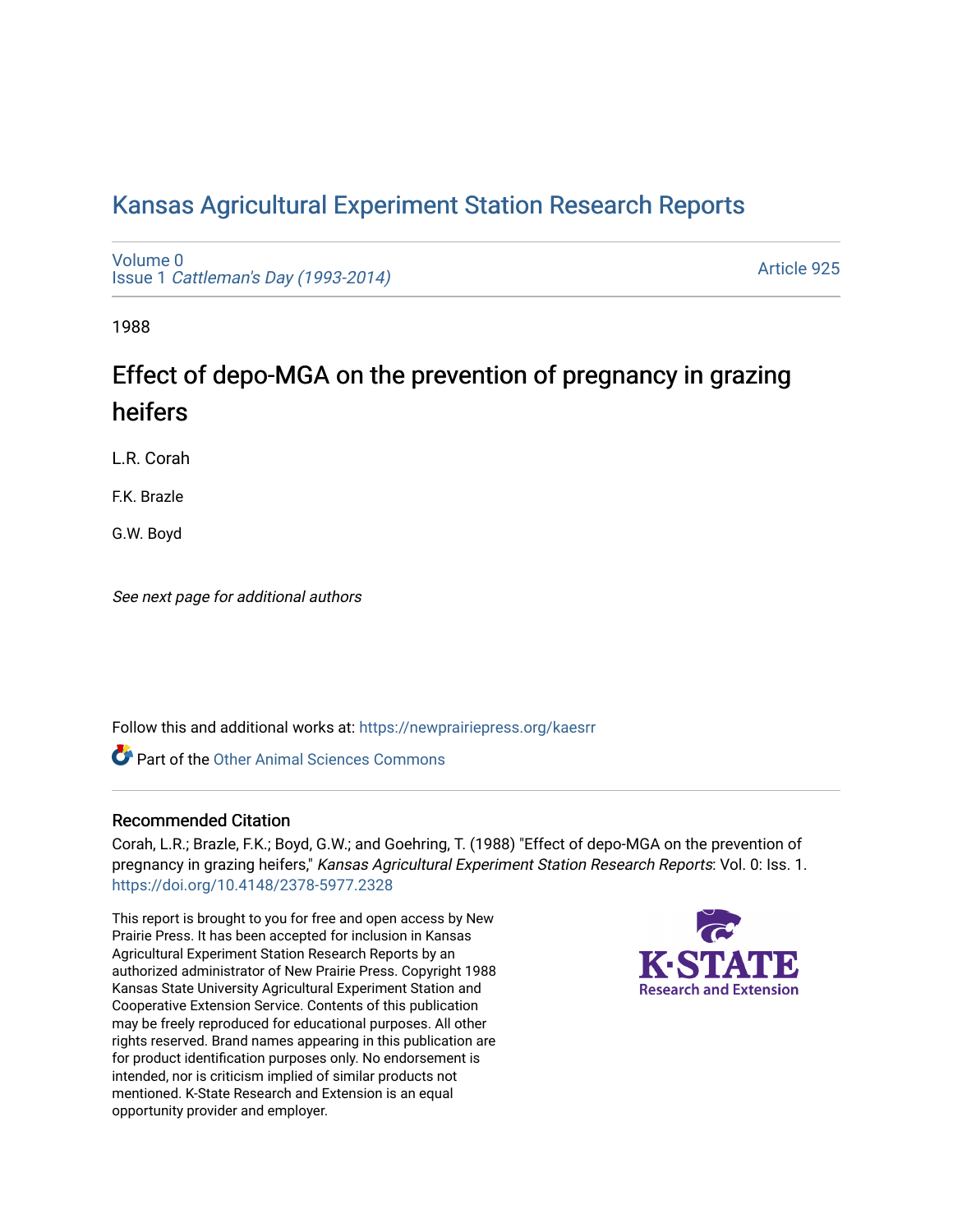## Effect of depo-MGA on the prevention of pregnancy in grazing heifers

#### Abstract

Two field trials were conducted to evaluate various dosage levels of Depo-MGA® for preventing pregnancy in grazing heifers. Injecting Depo-formulated MGA subcutaneously in the ear at dosages of 60, 90 or 120 mg effectively prevented pregnancy for up to 135 days. There was no effect on average daily gain.

### Keywords

Kansas Agricultural Experiment Station contribution; no. 88-363-S; Cattlemen's Day, 1988; Report of progress (Kansas State University. Agricultural Experiment Station and Cooperative Extension Service); 539; Beef; MGA; Pregnancy; Heifers

#### Creative Commons License



This work is licensed under a [Creative Commons Attribution 4.0 License](https://creativecommons.org/licenses/by/4.0/).

#### Authors

L.R. Corah, F.K. Brazle, G.W. Boyd, and T. Goehring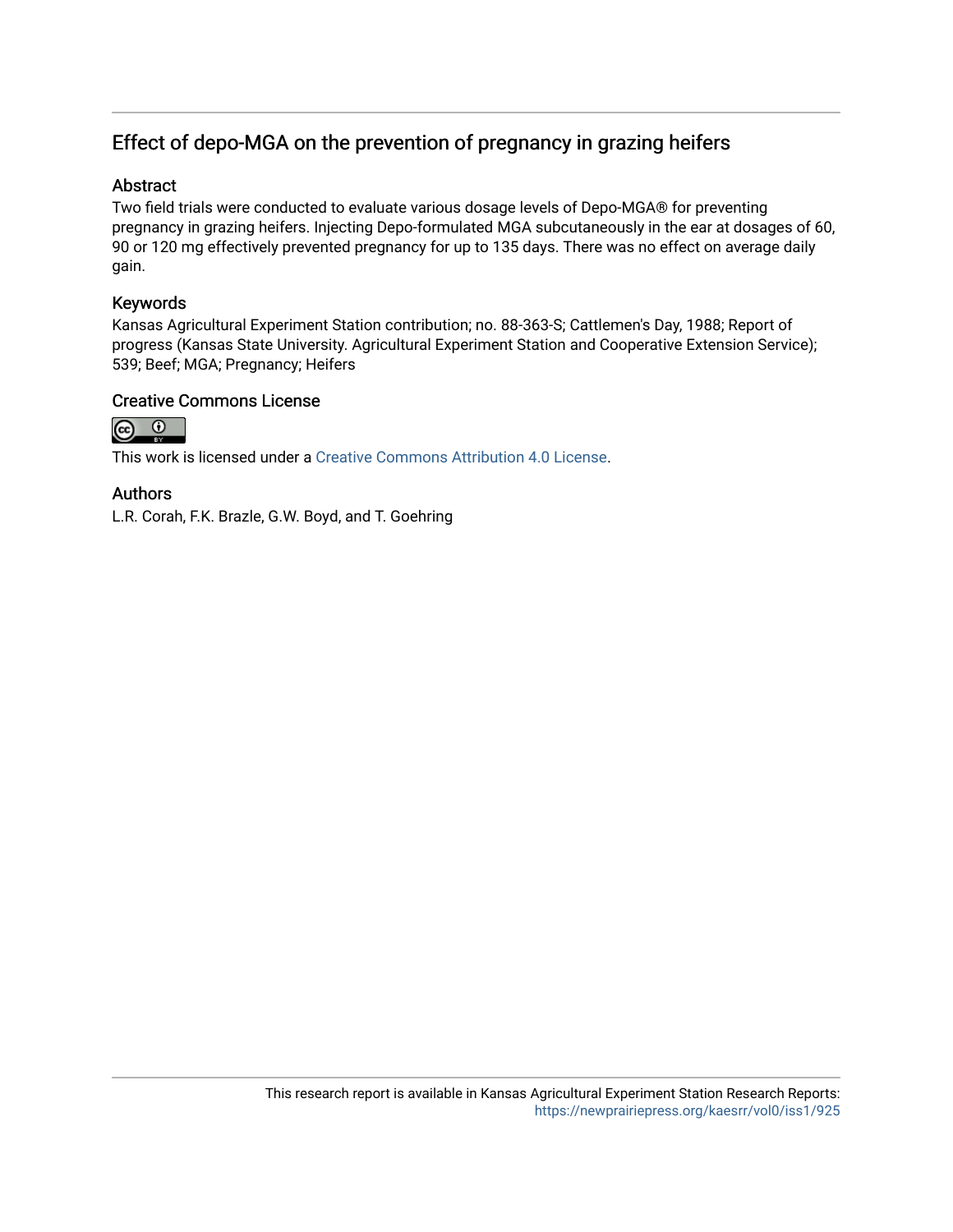

#### Summary

Two field trials were conducted to evaluate various dosage levels of Depo-MGA® for preventing pregnancy in grazing heifers. Injecting Depo-formulated MGA subcutaneously in the ear at dosages of 60, 90 or 120 mg effectively prevented pregnancy for up to 135 days. There was no effect on average daily gain.

#### Introduction

Unwanted pregnancies in grazing heifers cause major economic losses to In the past, methods of preventing these pregnancies have focused cattlemen. predominantly on management systems, such as spaying.

Recent research has shown that melengestrol acetate (MGA) in solution, injected subcutaneously in the ear may prevent pregnancy in heifers. Our objectives were to evaluate the efficacy of Depo-MGA in 1) preventing pregnancies 2) stimulating additional weight gain in grazing heifers.

#### **Experimental Procedures**

Two field trials were conducted at cooperating ranches in Kansas. At each location, 100 crossbred heifers were allotted by weight to the following treatments: 1) control; 2) 30 mg Depo-MGA in .5 ml soultion; 3) 60 mg Depo-MGA in 1.0 ml solution; 4) 90 mg Depo-MGA in 1.5 ml solution; and 5) 120 mg Depo-MGA in 2.0 ml solution injected subcutaneously on the backside of the ear. Prior to the start of the trial, all heifers were pregnancy checked to make sure that only open heifers were used. At the start of the trial, heifers were weighed within 4 hours of removal from pasture, injected with the designated dosage of Depo-MGA, and then maintained on fall or winter pasture; winter fescue pasture at one location and intermediate native

<sup>&</sup>lt;sup>1</sup>Appreciation is expressed to the UpJohn Company for providing the Depo-MGA<sup>®</sup> and partial funding support of the research trial.

Appreciation is expressed to Ron Wells at Gridley, Kansas, and Jack and Allen Grothusen at Ellsworth, Kansas, for kindly allowing the trial to be conducted at  $3\overline{)}$  their cattle operations.

Southeast Kansas Area Extension Specialist.

Former Ext. Ass't at KSU - Currently at Colorado State University.

<sup>5</sup> Former Ext. Ass't at KSU - Currently at American Angus Assoc.